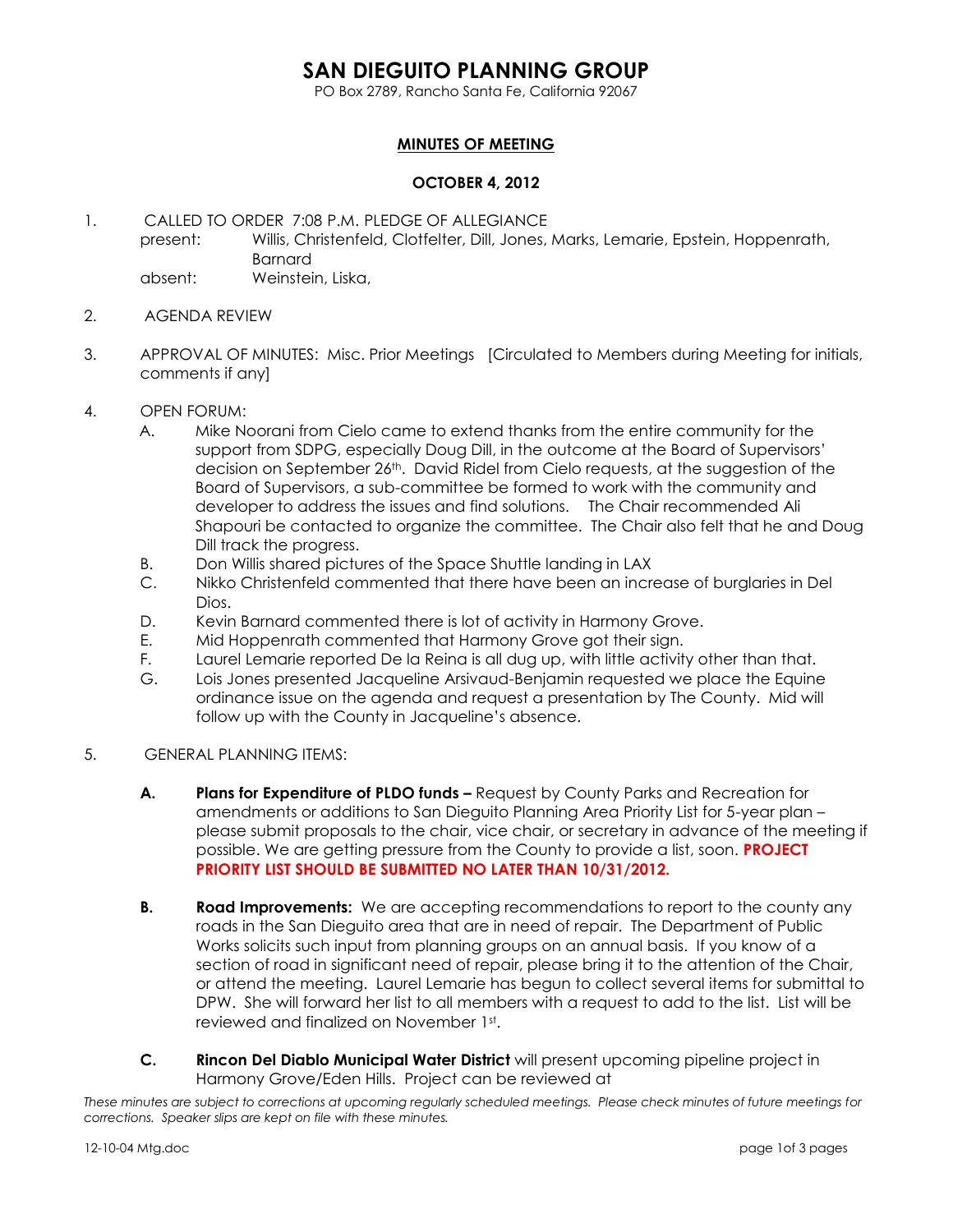# **SAN DIEGUITO PLANNING GROUP**

PO Box 2789, Rancho Santa Fe, California 92067

[http://www.rinconwater.org/index.php/district-development/district-projects?id=103.](http://www.rinconwater.org/index.php/district-development/district-projects?id=103) Representative: Randy Whitman, Sr. Engineer 760-745-5522 **7:30 TIME CERTAIN**  Presentation by Mitch Dion on the future of water in San Diego. Recommend the tour at the Miramar Water Plant (Pure Water Project). Their pilot program is called Rincon Harmony Grove Water Factory to recycle water. Rincon Del Diablo is currently using 3,279 afy. The suggestion is to take the recycled water and drop it into the groundwater basin, 1,500 acre feet of capacity, to allow it to "age" for the needed extended period before it transfers into the processing facility. Standard Pacific is the development partner, City of Escondido is anxious to be able to send their outfall somewhere. Comments on their Negative Declaration are due October 15th.

- D. **Millar Properties, LLC, the Ownership Entity for the Real Estate Property located at 6104- 6108 Paseo Delicias & 6012-6016 La Granada, Rancho Santa Fe, CA 92067**; would like to request the approval from the san Dieguito Community Planning Group to have Eighty Linear Feet (80lf) of two (2) hours green curb ("Timed Parking") along its Paseo Delicias curb side, commencing immediate after the existing red curb on the same Northeast corner of the intersection between La Granada and Paseo Delicias. Applicant Contact: Eduardo Moehlecke, Meissner Jacquet Investment Mgmt Serv. 858-373-1335. Planner: Lois Jones (760) 755-7189
- **MOTION** by Lois Jones to recommend approval of the Timed Parking designation at this location. Seconded: Lemarie

 $Ayes = 10$  nos = 0 abstain = 0

- 6. MAJOR PROJECTS AND LAND USE ITEMS:
	- **A. P 12-006, 3300-12-006 Del Dios Water Tank, Verizon Cellular – 9885 Orange Lane, Del Dios – near Lookout Place - Proposal to attach new power antennas to existing water tank,**  new microwave antenna to new 50ft Mono-Broadleaf pole and equipment in 500 square foot equipment enclosure – walls 6 to 9,5 feet high – 5th carrier on site applicant contact Adam Jones 714-357-1398 Planner: Don Willis (858) 481-6922 **POSTPONED TO 10- 18-2012**
	- **B. 3813-11-001 [REZ 11-001] – TM 5669 –SPA-11-001, STP 11-014] - Crosby Enclave** apn 267- 190-03-00 s/e corner of Del Dios Hwy and Bing Crosby Boulevard, north side of entry to Crosby Estates – requires rezone from S88/A70/RR to RS7, specific plan amendment, site plan review, and subdivision map; Proposal would increase density from 3 single family residential units to 15 lots with 13 dwelling units on 8 acres, entry from Bing Crosby Blvd. - @ 52% of property below 15% slope, with >40% above 50% slope – minimum net lot size @6300 sq. ft. [@ 0.15 acre] Owner: TOR Investments; Applicant California West Communities – contact Dan Rehm 858-558-4500 Planner: Paul Marks – **possible motion for reconsideration**
	- **C. 3000-AD12-020 16890 & 16898 Camino Lago De Cristal/San Dieguito Road, Fairbanks** request by homeowner for permit to build 7'11" high 2" vinyl coated mesh chain link fence along and inside property lines abutting San Dieguito Road and along property line separating lot 49 & 50. Applicant: Ashkan King Aminpour/contact: David Sanderfer

*These minutes are subject to corrections at upcoming regularly scheduled meetings. Please check minutes of future meetings for corrections. Speaker slips are kept on file with these minutes.*